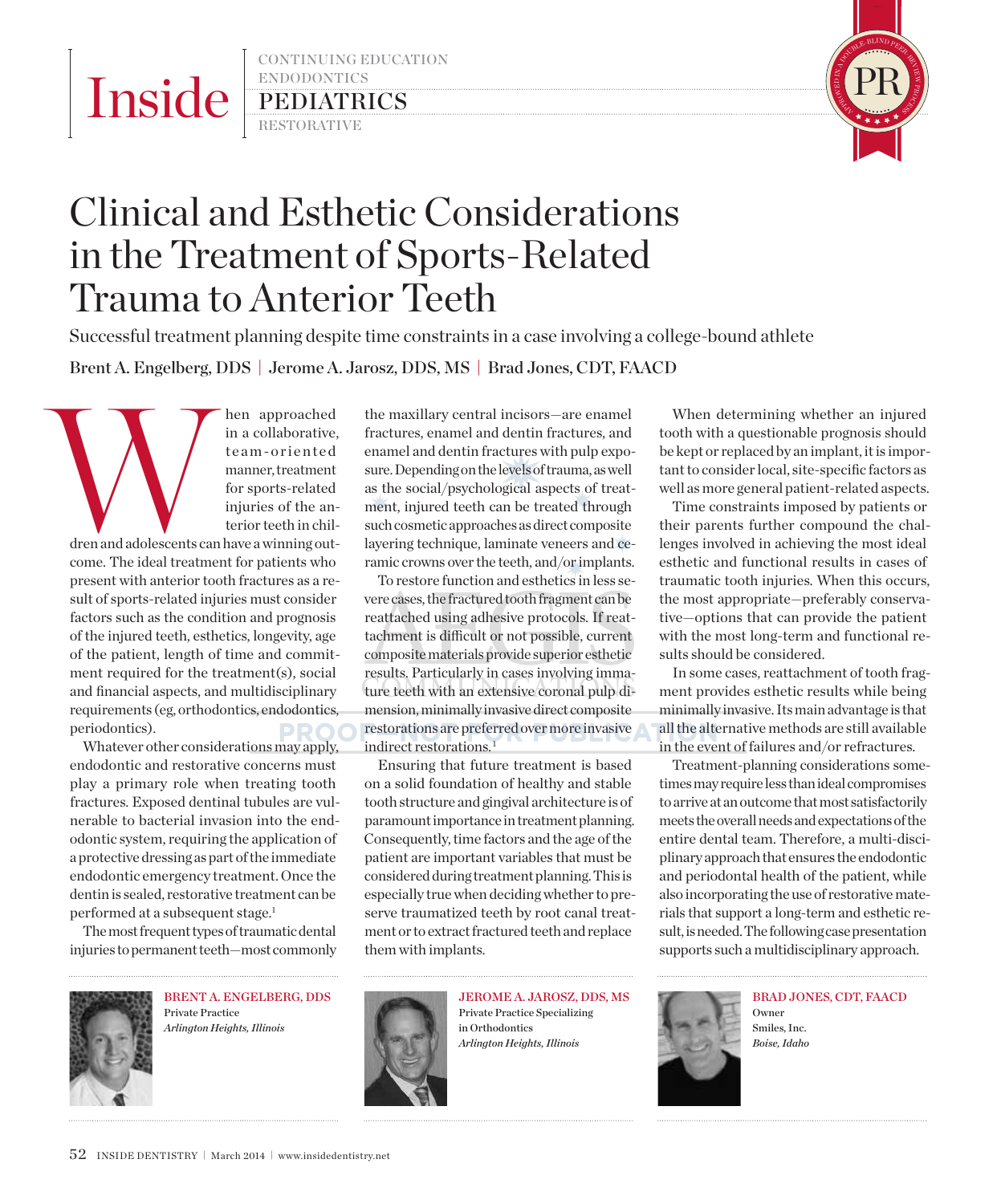Additionally, patients should be fully informed of the ideal treatment versus what is being recommended as preferred given their established parameters. Only after full disclosure is given and consent is received can a case such as the following be undertaken.

#### Case Presentation

A 17-year-old male patient presented for emergency care after sustaining a sports injury affecting teeth No. 9 through No. 11. Fractures included the bottom third to half of tooth No. 9 and about 90% of tooth No. 10, which was barely attached (Figure 1 and Figure 2). Immediate endodontic treatment was initiated on teeth No. 9 and No. 10, and the fractured tooth pieces were bonded back into place with composite (Figure 3).

A pulpotomy was performed on teeth No. 9 and No. 10, and root canals were completed 2 days later; no posts were placed at any point during the treatment process. To re-bond the tooth fragments, a total-etch technique was used (Ultra-Etch<sup>®</sup>, Ultradent Products, Inc., www.ultradent.com; One-Step<sup>®</sup>, Bisco, Inc., www.bisco.com; Filtek™ Supreme Flowable, 3M ESPE, www.3mespe.com) and the adhesive materials were cured for 20 seconds with an LED curing light (Bluephase®, Ivoclar Vivadent, www.ivoclarvivadent.com).

The patient was referred to an orthodontist to determine if tooth No. 10 could be extruded rapidly, since the fracture involved most of the coronal portion of the tooth and extended subgingivally on the palatal. This option appeared the most prudent course of action compared to the more aggressive alternatives.

Radiographic and clinical examination revealed that the fracture line was at or just below the alveolar crest of bone on the lingual aspect of the tooth. Given the gingival extent of the fracture on No. 10, it could not properly be restored without violating the biologic width. Further evaluation of the crown length, coupled with the cosmetic location of the tooth, made standard osseous crown lengthening procedures not ideal.

Two orthodontic methods were discussed to expose the subgingival defect on tooth No. 10: slow eruption of the tooth followed by osseous crown lengthening<sup>2,3</sup> and rapid eruption of the tooth coupled with circumferential fibrotomies.4,5

After a full disclosure and comprehensive discussion of all the available options with the patient and his parents, along with the advantages and disadvantages of each, a

# **Go to www.NewPatientsInc.com To Get Started** Is hope your best marketing strategy?

An Evidence Based™ strategy is here!



Mark Dilatush & **Howie Horrocks** 

## Let NPL build a real strategy for you

### It takes 15 minutes to get started.

Too many dentists **hope** their marketing dollars won't be wasted. For 25 years New Patients, Inc. has used an evidence based marketing approach. This, combined with constant result tracking and independent dental consumer research, has led to predictable, consistent and solid client results. Having NPI build a marketing plan and strategy for you is simple and free.



(Circle **51** on Reader Service Card)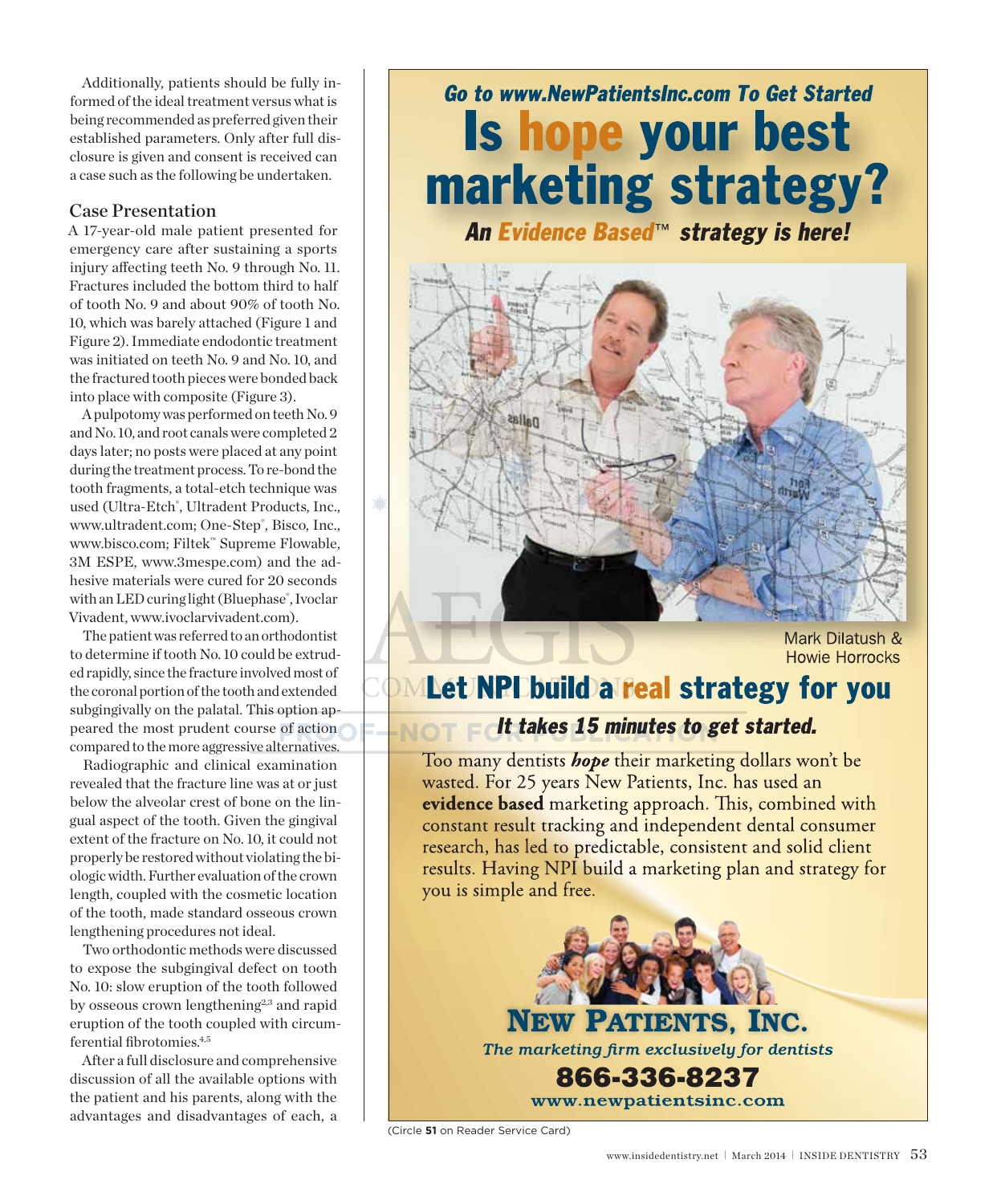## **Pediatrics** Inside

conservative treatment plan was developed. The treatment plan combined the previously performed endodontic treatment to save the traumatized teeth, orthodontics to rapidly extrude the tooth, a fiberotomy around the tooth as it is extruded downward, and lithium disilicate veneers (IPS e.max<sup>®</sup>, Ivoclar Vivadent) on teeth No. 6 through No. 11.6

Completing the endodontic treatment would provide tooth health during the orthodontic treatment and stabilize the pulpal situation of the two fractured teeth. The orthodontic treatment to extrude tooth No. 10 would provide ferrule and biologic width for the restoration and maintain gingival esthetics.7,8

The fiberotomy around tooth No. 10 would also help contribute to its esthetics, as well as patient comfort and satisfaction, by helping correct gingival margin discrepancies and prevent unwanted regression to the tooth's pre-orthodontic condition.2,9

#### *Orthodontic Protocol*

The patient had undergone previous orthodontic treatment, and his upper teeth were otherwise well aligned. He presented with some mild lower anterior spacing that he and his parents elected to close with orthodontic

appliances to create more room (overjet) for the upper anterior restorative work.

Stainless steel, .022-inch slot brackets were placed on teeth No. 5 through No. 9, No. 11, and No. 12 in a level fashion on the middle third of the teeth. For tooth No. 10, a stainless steel button was placed as gingival as possible. Additionally, the incisal edge of No. 10 was equilibrated to provide ample eruption room. A .018-inch stainless steel wire was placed with a passive coil spring in the No. 10 area to maintain exact arch length during extrusion. A .030 elastic thread tied from the button on No. 10 to the arch wire was used to apply orthodontic eruption pressure (Figure 4 and Figure 5).

The patient was re-appointed every 1 to 2 weeks to replace the elastic thread and reactivate the extrusion forces. At approximately week seven, the restorative dentist performed a circumferential fibrotomy and removed some excess buccal and lingual hyperplastic tissue. In week 8, the eruptive forces on No. 10 were stopped, and a bracket was placed to stabilize its vertical position. An elastic chain also was used to center the tooth horizontally in its space (Figure 6).

Following an additional 6 weeks of stabilization, the orthodontist removed the wire and sent the patient to the restorative dentist so an impression could be taken for the diagnostic wax-up. The ceramist removed the brackets from the model and waxed up what



**(1.)** A 17-year-old male patient presented in March after being hit in the face with a hockey stick. **(2.)** As this left lateral view illustrates, the injury to tooth No. 10 was extensive; approximately 90% of the tooth was fractured. **(3.)** Following immediate endodontics, the tooth fragments were temporarily reattached.

would be the ideal shapes and contours of the teeth. The wires were replaced.

Following an additional 2 weeks of stabilization, the orthodontic appliances were removed (Figure 7). The restorative dentist prepared teeth No. 6 through No. 11 the same day and placed a splinted provisional.

To enable establishment of ideal finish lines, it would have been preferable to schedule a thorough hygiene appointment for 2 weeks post-braces removal and prior to preparation to allow tissue irritation and inflammation—which prohibits a thorough cleaning—to subside.

#### *Preparation & Provisionalization Protocol*

Veneer preparations were completed on teeth No. 6 through No. 8 to facilitate an esthetic and uniform appearance. An "aggressive veneer" preparation was performed on tooth No. 9, taking the incisal edge to the fracture line. A crown preparation was performed on tooth No. 10, which was now a very small tooth, since it was 80% root and very narrow. Tooth No. 11 received a simple veneer preparation, because it had sustained a fracture line across the facial that was palpable, but not symptomatic, from the trauma.

The patient's tooth shade was determined to be 040. To provisionalize the teeth, the preparations were coated with a desensitizer (Telio CS Desensitizer, Ivoclar Vivadent) and then a primer (OptiBond FL® Primer, Kerr Corporation, www.kerrdental.com). The idealized wax-up was used to create a matrix (Sil-Tech<sup>®</sup>, Ivoclar Vivadent) for the provisional restorative material (Luxatemp®, DMG America, www.dmgamerica.com). The matrix loaded with provisional material was seated on the preparations, and the provisionals were "locked in," polished, and adjusted intraorally. The patient left for college that day with the provisional restorations in place (Figure 8 and Figure 9).

#### Cementation Appointment

The patient returned for placement of the definitive restorations, which were completed according to standard total-etch adhesive protocol (Ultra-Etch, Ultradent; ALL-BOND 3<sup>®</sup> adhesive, Bisco; Variolink® Veneer cement in shade +1, Ivoclar Vivadent). Upon seating, the restorations were cured for at least 20 seconds per tooth from the buccal and lingual aspects.

#### Discussion

The patient was well pleased with the esthetic outcome of the case (Figure 10 through